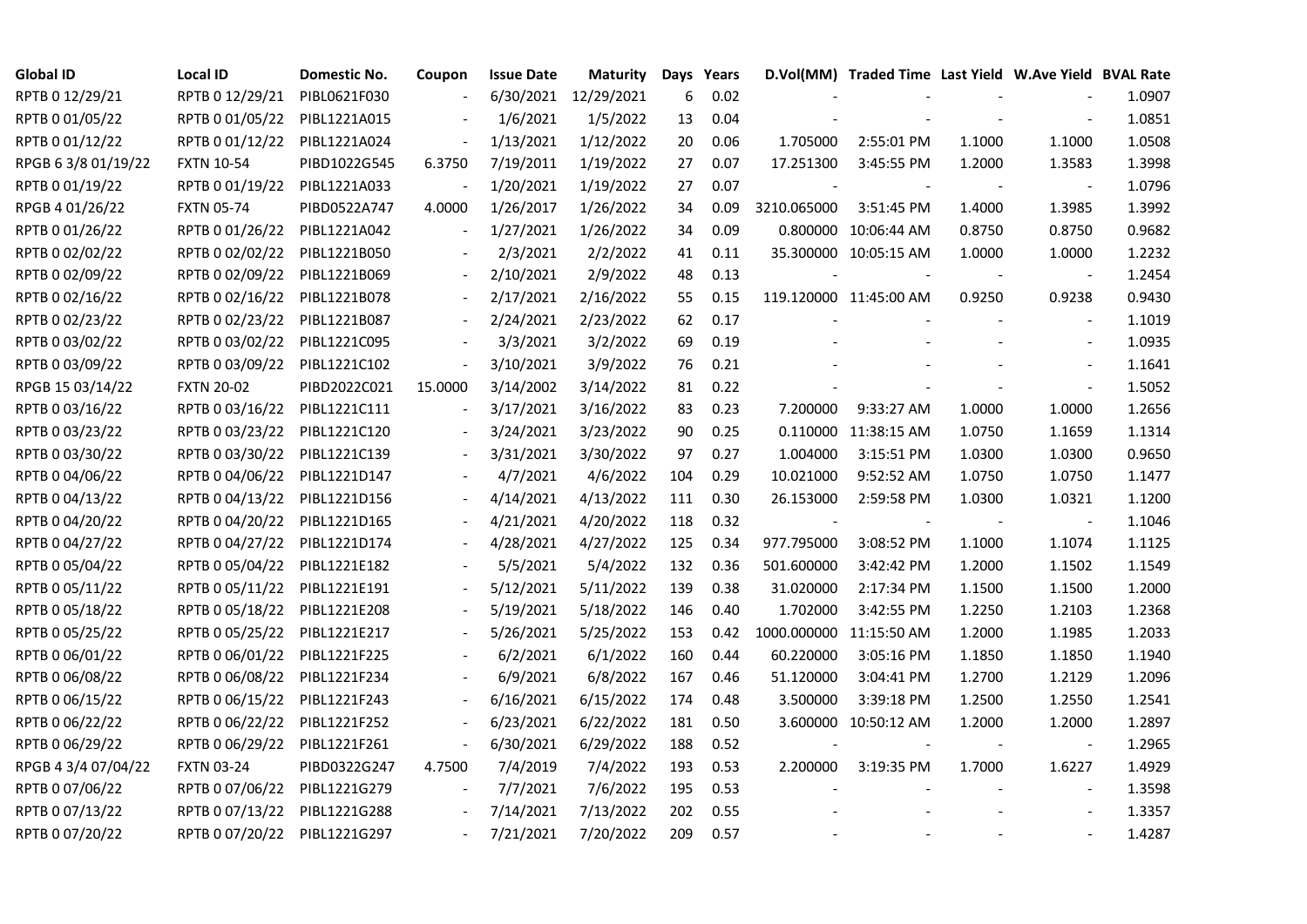| <b>Global ID</b>     | Local ID          | Domestic No. | Coupon                   | <b>Issue Date</b> | <b>Maturity</b> |     | Days Years |                          | D.Vol(MM) Traded Time Last Yield W.Ave Yield BVAL Rate |        |                          |        |
|----------------------|-------------------|--------------|--------------------------|-------------------|-----------------|-----|------------|--------------------------|--------------------------------------------------------|--------|--------------------------|--------|
| RPTB 0 07/27/22      | RPTB 0 07/27/22   | PIBL1221G304 |                          | 7/28/2021         | 7/27/2022       | 216 | 0.59       |                          | 1.000000 10:28:36 AM                                   | 1.3750 | 1.3750                   | 1.4206 |
| RPGB 4 7/8 08/02/22  | <b>FXTN 10-56</b> | PIBD1022H562 | 4.8750                   | 8/2/2012          | 8/2/2022        | 222 | 0.61       |                          |                                                        |        |                          | 1.8378 |
| RPTB 0 08/03/22      | RPTB 0 08/03/22   | PIBL1221H312 | $\blacksquare$           | 8/4/2021          | 8/3/2022        | 223 | 0.61       | 8.125000                 | 3:38:33 PM                                             | 1.4000 | 1.3394                   | 1.3800 |
| RPTB 0 08/10/22      | RPTB 0 08/10/22   | PIBL1221H321 | $\overline{\phantom{a}}$ | 8/11/2021         | 8/10/2022       | 230 | 0.63       |                          |                                                        |        |                          | 1.4006 |
| RPTB 0 08/17/22      | RPTB 0 08/17/22   | PIBL1221H330 | $\blacksquare$           | 8/18/2021         | 8/17/2022       | 237 | 0.65       |                          |                                                        |        | $\blacksquare$           | 1.3934 |
| RPTB 0 08/24/22      | RPTB 0 08/24/22   | PIBL1221H349 |                          | 8/25/2021         | 8/24/2022       | 244 | 0.67       |                          | 0.300000 11:07:08 AM                                   | 1.3000 | 1.3000                   | 1.4353 |
| RPTB 0 08/31/22      | RPTB 0 08/31/22   | PIBL12211357 |                          | 9/1/2021          | 8/31/2022       | 251 | 0.69       |                          |                                                        |        | $\overline{\phantom{a}}$ | 1.4535 |
| RPTB 0 09/07/22      | RPTB 0 09/07/22   | PIBL1221I366 | $\overline{\phantom{a}}$ | 9/8/2021          | 9/7/2022        | 258 | 0.71       |                          |                                                        |        |                          | 1.4719 |
| RPGB 4 3/4 09/13/22  | <b>FXTN 10-57</b> | PIBD1022I570 | 4.7500                   | 9/13/2012         | 9/13/2022       | 264 | 0.72       |                          |                                                        |        |                          | 1.9178 |
| RPTB 0 09/14/22      | RPTB 0 09/14/22   | PIBL1221I375 | $\overline{\phantom{a}}$ | 9/15/2021         | 9/14/2022       | 265 | 0.73       |                          |                                                        |        | $\overline{\phantom{a}}$ | 1.5505 |
| RPTB 0 09/21/22      | RPTB 0 09/21/22   | PIBL1221I384 | $\blacksquare$           | 9/22/2021         | 9/21/2022       | 272 | 0.75       |                          |                                                        |        | $\frac{1}{2}$            | 1.5540 |
| RPTB 0 09/28/22      | RPTB 0 09/28/22   | PIBL1221I393 |                          | 9/29/2021         | 9/28/2022       | 279 | 0.76       |                          | 206.046000 11:05:47 AM                                 | 1.4000 | 1.4922                   | 1.4958 |
| RPTB 0 10/05/22      | RPTB 0 10/05/22   | PIBL1221J409 |                          | 10/6/2021         | 10/5/2022       | 286 | 0.78       |                          | 590.000000 11:29:17 AM                                 | 1.5000 | 1.5102                   | 1.5188 |
| RPTB 0 10/12/22      | RPTB 0 10/12/22   | PIBL1221J418 |                          | 10/13/2021        | 10/12/2022      | 293 | 0.80       | 0.600000                 | 2:28:19 PM                                             | 1.5000 | 1.5000                   | 1.5342 |
| RPGB 12 3/4 10/17/22 | <b>FXTN 20-03</b> | PIBD2022J033 | 12.7500                  | 10/17/2002        | 10/17/2022      | 298 | 0.82       |                          |                                                        |        | $\overline{\phantom{a}}$ | 1.9714 |
| RPTB 0 10/19/22      | RPTB 0 10/19/22   | PIBL1221J427 |                          | 10/20/2021        | 10/19/2022      | 300 | 0.82       |                          | 100.000000 11:34:26 AM                                 | 1.5400 | 1.5400                   | 1.5408 |
| RPTB 0 10/26/22      | RPTB 0 10/26/22   | PIBL1221J436 |                          | 10/27/2021        | 10/26/2022      | 307 | 0.84       |                          | 502.023000 11:02:24 AM                                 | 1.5500 | 1.5500                   | 1.5546 |
| RPTB 0 11/02/22      | RPTB 0 11/02/22   | PIBL1221K443 |                          | 11/3/2021         | 11/2/2022       | 314 | 0.86       | 57.653400                | 2:07:02 PM                                             | 1.5600 | 1.5742                   | 1.5691 |
| RPTB 0 11/09/22      | RPTB 0 11/09/22   | PIBL1221K452 |                          | 11/10/2021        | 11/9/2022       | 321 | 0.88       |                          | 2.970000 10:43:33 AM                                   | 1.5800 | 1.5800                   | 1.5782 |
| RPTB 0 11/16/22      | RPTB 0 11/16/22   | PIBL1221K461 |                          | 11/17/2021        | 11/16/2022      | 328 | 0.90       | 3.000000                 | 2:18:22 PM                                             | 1.6100 | 1.6100                   | 1.6144 |
| RPTB 0 11/23/22      | RPTB 0 11/23/22   | PIBL1221K470 |                          | 11/24/2021        | 11/23/2022      | 335 | 0.92       |                          |                                                        |        | $\blacksquare$           | 1.6129 |
| RPTB 0 11/29/22      | RPTB 0 11/29/22   | PIBL1221L488 | $\blacksquare$           | 12/1/2021         | 11/29/2022      | 341 | 0.93       |                          |                                                        |        | $\blacksquare$           | 1.6172 |
| RPGB 4 5/8 12/04/22  | RTB 05-11         | PIID0522L114 | 4.6250                   | 12/4/2017         | 12/4/2022       | 346 | 0.95       | 591.950000               | 3:27:58 PM                                             | 2.0000 | 1.9521                   | 1.9389 |
| RPGB 4 12/06/22      | <b>FXTN 10-58</b> | PIBD1022L585 | 4.0000                   | 12/6/2012         | 12/6/2022       | 348 | 0.95       |                          |                                                        |        | $\overline{\phantom{a}}$ | 2.0883 |
| RPTB 0 12/07/22      | RPTB 0 12/07/22   | PIBL1221L497 | $\blacksquare$           | 12/7/2021         | 12/7/2022       | 349 | 0.96       | 37.259000                | 3:07:48 PM                                             | 1.6250 | 1.6250                   | 1.6330 |
| RPTB 0 12/14/22      | RPTB 0 12/14/22   | PIBL1221L503 | $\overline{\phantom{a}}$ | 12/15/2021        | 12/14/2022      | 356 | 0.98       | 141.985000               | 3:05:37 PM                                             | 1.6300 | 1.6289                   | 1.6300 |
| RPGB 4 3/8 02/11/23  | RTB 03-10         | PIID0323B101 | 4.3750                   | 2/11/2020         | 2/11/2023       | 415 | 1.14       | 2234.200000              | 3:45:47 PM                                             | 2.1250 | 2.2987                   | 2.3159 |
| RPGB 13 02/20/23     | <b>FXTN 20-04</b> | PIBD2023B048 | 13.0000                  | 2/20/2003         | 2/20/2023       | 424 | 1.16       |                          |                                                        |        | $\blacksquare$           | 2.2008 |
| RPGB 5 1/2 03/08/23  | <b>FXTN 05-75</b> | PIBD0523C752 | 5.5000                   | 3/8/2018          | 3/8/2023        | 440 | 1.21       |                          | 533.800000 11:34:04 AM                                 | 2.1500 | 2.1500                   | 2.1324 |
| RPGB 3 1/2 04/21/23  | <b>FXTN 07-58</b> | PIBD0723D588 | 3.5000                   | 4/21/2016         | 4/21/2023       | 484 | 1.33       |                          |                                                        |        |                          | 2.4000 |
| RPGB 11 7/8 05/29/23 | <b>FXTN 20-05</b> | PIBD2023E054 | 11.8750                  | 5/29/2003         | 5/29/2023       | 522 | 1.43       |                          |                                                        |        | $\blacksquare$           | 2.3581 |
| RPGB 3 1/4 08/15/23  | RTB 10-04         | PIID1023H046 | 3.2500                   | 8/15/2013         | 8/15/2023       | 600 | 1.64       | 7.191000                 | 3:46:15 PM                                             | 2.8750 | 2.7752                   | 2.6640 |
| RPGB 2 3/8 09/10/23  | <b>FXTN 03-25</b> | PIBD0323I252 | 2.3750                   | 9/10/2020         | 9/10/2023       | 626 | 1.71       |                          | 1.000000 10:55:09 AM                                   | 2.6300 | 2.6300                   | 2.6707 |
| RPGB 11 3/8 10/23/23 | <b>FXTN 20-06</b> | PIBD2023J068 | 11.3750                  | 10/23/2003        | 10/23/2023      | 669 | 1.83       | $\overline{\phantom{a}}$ |                                                        |        |                          | 2.5940 |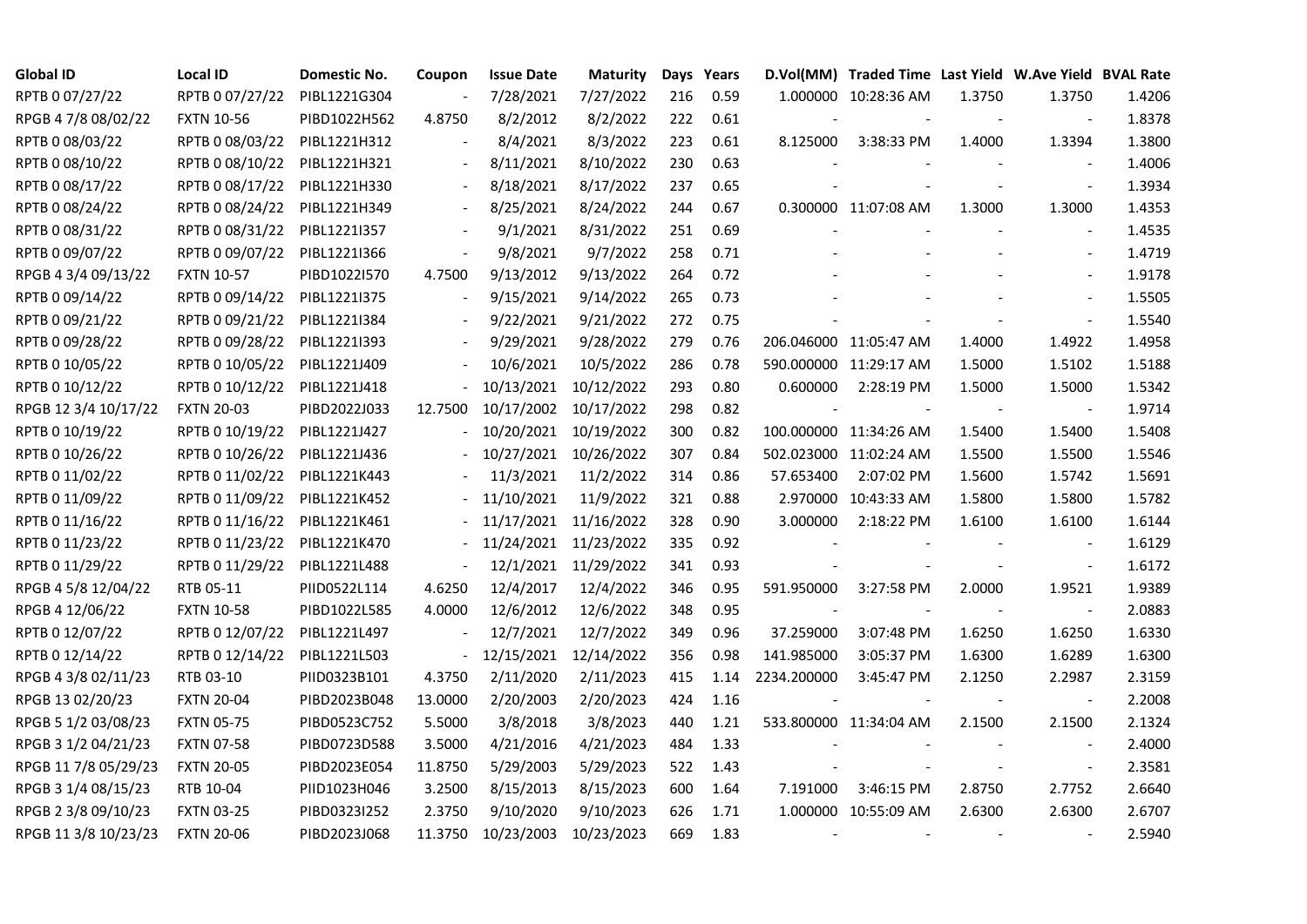| <b>Global ID</b>     | <b>Local ID</b>   | Domestic No. | Coupon  | <b>Issue Date</b> | <b>Maturity</b>  |     | Days Years | D.Vol(MM)   | Traded Time Last Yield W.Ave Yield BVAL Rate |        |                          |        |
|----------------------|-------------------|--------------|---------|-------------------|------------------|-----|------------|-------------|----------------------------------------------|--------|--------------------------|--------|
| RPGB 2 3/8 03/09/24  | RTB 03-11         | PIID0324C115 | 2.3750  | 3/9/2021          | 3/9/2024         | 807 | 2.21       | 565.000000  | 2:54:50 PM                                   | 2.5850 | 2.5488                   | 2.5426 |
| RPGB 6 1/4 03/12/24  | RTB 05-12         | PIID0524C129 | 6.2500  | 3/12/2019         | 3/12/2024        | 810 | 2.22       | 73.700000   | 2:58:31 PM                                   | 2.6000 | 2.6000                   | 2.5980 |
| RPGB 4 1/2 04/20/24  | <b>FXTN 07-59</b> | PIBD0724D595 | 4.5000  | 4/20/2017         | 4/20/2024        | 849 | 2.32       | 219.435000  | 2:32:42 PM                                   | 2.7000 | 2.7156                   | 2.6987 |
| RPGB 12 3/8 06/03/24 | <b>FXTN 20-07</b> | PIBD2024F075 | 12.3750 | 6/3/2004          | 6/3/2024         | 893 | 2.45       |             |                                              |        | $\overline{\phantom{a}}$ | 2.9263 |
| RPGB 12 7/8 08/05/24 | <b>FXTN 20-08</b> | PIBD2024H086 | 12.8750 | 8/5/2004          | 8/5/2024         | 956 | 2.62       |             |                                              |        | $\overline{\phantom{a}}$ | 3.0168 |
| RPGB 4 1/8 08/20/24  | <b>FXTN 10-59</b> | PIBD1024H595 | 4.1250  | 8/20/2014         | 8/20/2024        | 971 | 2.66       |             |                                              |        | $\blacksquare$           | 3.0440 |
| RPGB 4 1/4 10/17/24  | <b>FXTN 05-76</b> | PIBD0524J762 | 4.2500  | 10/17/2019        | 10/17/2024 1,029 |     | 2.82       |             |                                              |        | $\blacksquare$           | 3.1043 |
| RPGB 13 3/4 11/11/24 | <b>FXTN 20-09</b> | PIBD2024K091 | 13.7500 | 11/11/2004        | 11/11/2024 1,054 |     | 2.89       |             |                                              |        |                          | 3.1576 |
| RPGB 5 3/4 04/12/25  | <b>FXTN 07-61</b> | PIBD0725D618 | 5.7500  | 4/12/2018         | 4/12/2025 1,206  |     | 3.30       |             |                                              |        |                          | 3.6250 |
| RPGB 12 1/8 04/14/25 | <b>FXTN 20-10</b> | PIBD2025D103 | 12.1250 | 4/14/2005         | 4/14/2025 1,208  |     | 3.31       |             |                                              |        | $\overline{\phantom{a}}$ | 3.3594 |
| RPGB 2 5/8 08/12/25  | RTB 05-13         | PIID0525H130 | 2.6250  | 8/12/2020         | 8/12/2025 1,328  |     | 3.64       | 20.700000   | 3:56:22 PM                                   | 3.4500 | 3.4449                   | 3.4273 |
| RPGB 3 5/8 09/09/25  | <b>FXTN 10-60</b> | PIBD10251608 | 3.6250  | 9/9/2015          | 9/9/2025 1,356   |     | 3.71       | 10.000000   | 3:52:05 PM                                   | 3.7900 | 3.7900                   | 3.6799 |
| RPGB 12 1/8 10/20/25 | <b>FXTN 20-11</b> | PIBD2025J116 | 12.1250 | 10/20/2005        | 10/20/2025 1,397 |     | 3.83       |             |                                              |        | $\blacksquare$           | 3.5981 |
| RPGB 18 1/4 11/29/25 | <b>FXTN 25-01</b> | PIBD2525K015 | 18.2500 | 11/29/2000        | 11/29/2025 1,437 |     | 3.93       |             |                                              |        | $\blacksquare$           | 3.6486 |
| RPGB 10 1/4 01/19/26 | <b>FXTN 20-12</b> | PIBD2026A122 | 10.2500 | 1/19/2006         | 1/19/2026 1,488  |     | 4.07       |             |                                              |        | $\blacksquare$           | 3.7061 |
| RPGB 6 1/4 02/14/26  | <b>FXTN 07-62</b> | PIBD0726B627 | 6.2500  | 2/14/2019         | 2/14/2026 1,514  |     | 4.15       | 1.650000    | 2:31:55 PM                                   | 3.7750 | 3.7750                   | 3.8224 |
| RPGB 3 3/8 04/08/26  | <b>FXTN 05-77</b> | PIBD0526D772 | 3.3750  | 4/8/2021          | 4/8/2026 1,567   |     | 4.29       |             | 0.770000 10:46:33 AM                         | 3.6250 | 3.6375                   | 3.6912 |
| RPGB 3 1/2 09/20/26  | RTB 10-05         | PIID1026I057 | 3.5000  | 9/20/2016         | 9/20/2026 1,732  |     | 4.74       | 0.250000    | 9:20:52 AM                                   | 3.8500 | 3.8500                   | 3.9522 |
| RPGB 6 1/4 10/20/26  | RTB 15-01         | PIID1526J019 | 6.2500  | 10/20/2011        | 10/20/2026 1,762 |     | 4.82       |             |                                              |        | $\blacksquare$           | 3.9825 |
| RPGB 8 12/07/26      | <b>FXTN 20-13</b> | PIBD2026L139 | 8.0000  | 12/7/2006         | 12/7/2026 1,810  |     | 4.96       |             |                                              |        | $\blacksquare$           | 4.0311 |
| RPGB 5 3/8 03/01/27  | RTB 15-02         | PIID1527C023 | 5.3750  | 3/1/2012          | 3/1/2027 1,894   |     | 5.19       |             |                                              |        | $\blacksquare$           | 4.0959 |
| RPGB 4 3/4 05/04/27  | <b>FXTN 10-61</b> | PIBD1027E617 | 4.7500  | 5/4/2017          | 5/4/2027 1,958   |     | 5.36       |             |                                              |        | $\sim$                   | 4.3000 |
| RPGB 4 5/8 06/02/27  | RTB 05-14         | PIID0527L140 | 4.6250  | 12/2/2021         | 6/2/2027 1,987   |     | 5.44       | 2196.023000 | 3:47:36 PM                                   | 4.3000 | 4.2569                   | 4.3000 |
| RPGB 8 5/8 09/06/27  | <b>FXTN 20-14</b> | PIBD2027I140 | 8.6250  | 9/6/2007          | 9/6/2027 2,083   |     | 5.70       |             |                                              |        | $\sim$                   | 4.2316 |
| RPGB 6 1/4 03/22/28  | <b>FXTN 10-63</b> | PIBD1028C635 | 6.2500  | 3/22/2018         | 3/22/2028 2,281  |     | 6.25       |             |                                              |        | $\blacksquare$           | 4.3368 |
| RPGB 3 5/8 04/22/28  | <b>FXTN 07-64</b> | PIBD0728D649 | 3.6250  | 4/22/2021         | 4/22/2028 2,312  |     | 6.33       |             | 504.000000 11:27:04 AM                       | 4.2000 | 4.2000                   | 4.2002 |
| RPGB 3 3/4 08/12/28  | <b>FXTN 07-65</b> | PIBD0728H654 | 3.7500  | 8/12/2021         | 8/12/2028 2,424  |     | 6.64       | 104.500000  | 2:28:26 PM                                   | 4.5000 | 4.3776                   | 4.3729 |
| RPGB 9 1/2 12/04/28  | <b>FXTN 20-15</b> | PIBD2028L151 | 9.5000  | 12/4/2008         | 12/4/2028 2,538  |     | 6.95       |             |                                              |        | $\blacksquare$           | 4.4696 |
| RPGB 6 7/8 01/10/29  | <b>FXTN 10-64</b> | PIBD1029A644 | 6.8750  | 1/10/2019         | 1/10/2029 2,575  |     | 7.05       | 308.000000  | 2:53:37 PM                                   | 4.5150 | 4.5256                   | 4.5248 |
| RPGB 8 3/4 05/27/30  | <b>FXTN 20-16</b> | PIBD2030E166 | 8.7500  | 5/27/2010         | 5/27/2030 3,077  |     | 8.42       |             |                                              |        |                          | 4.6837 |
| RPGB 2 7/8 07/09/30  | <b>FXTN 10-65</b> | PIBD1030G655 | 2.8750  | 7/9/2020          | 7/9/2030 3,120   |     | 8.54       |             |                                              |        | $\blacksquare$           | 4.7313 |
| RPGB 12 1/2 07/28/30 | <b>FXTN 25-02</b> | PIBD2530G029 | 12.5000 | 7/28/2005         | 7/28/2030 3,139  |     | 8.59       |             |                                              |        | $\overline{\phantom{a}}$ | 4.7047 |
| RPGB 11 1/4 01/26/31 | <b>FXTN 25-03</b> | PIBD2531A032 | 11.2500 | 1/26/2006         | 1/26/2031 3,321  |     | 9.09       |             |                                              |        |                          | 4.7631 |
| RPGB 8 07/19/31      | <b>FXTN 20-17</b> | PIBD2031G171 | 8.0000  | 7/19/2011         | 7/19/2031 3,495  |     | 9.57       |             |                                              |        | $\sim$                   | 4.6930 |